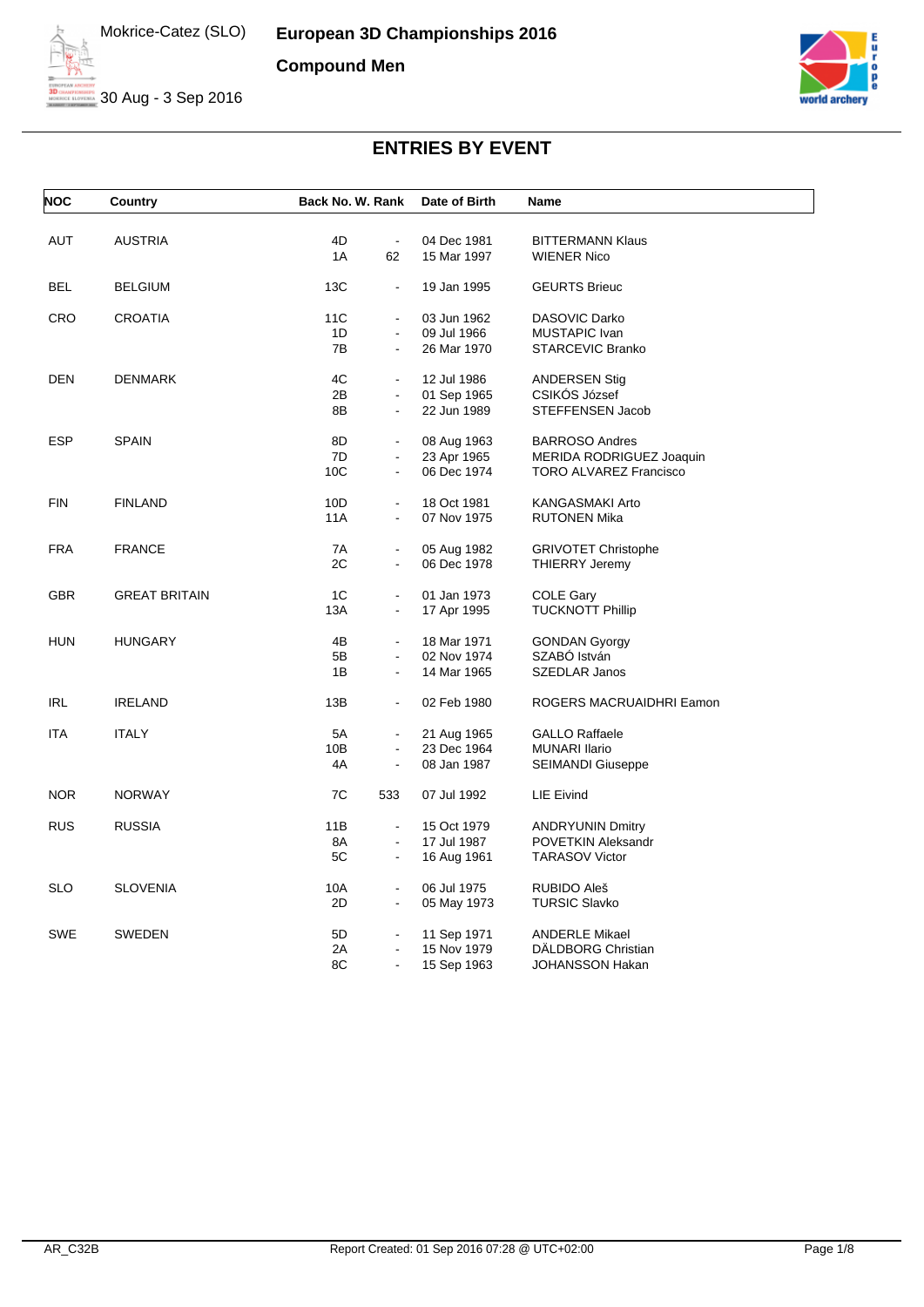

30 Aug - 3 Sep 2016



| <b>NOC</b> | Country              | Back No. W. Rank                                           | Date of Birth                             | Name                                                                    |
|------------|----------------------|------------------------------------------------------------|-------------------------------------------|-------------------------------------------------------------------------|
| <b>AUT</b> | <b>AUSTRIA</b>       | 20B<br>۰<br>22A<br>٠                                       | 18 May 1989<br>12 Jul 1966                | RONACHER Ingrid<br><b>WILDMANN Karin</b>                                |
| <b>BEL</b> | <b>BELGIUM</b>       | 22C<br>۰.                                                  | 25 Mar 1977                               | <b>HEYLEN</b> Greet                                                     |
| <b>CRO</b> | <b>CROATIA</b>       | 19B<br>Ξ.                                                  | 08 Feb 1978                               | NIKSIC Dijana                                                           |
| <b>DEN</b> | <b>DENMARK</b>       | 16B<br>۰.<br>20C<br>$\blacksquare$                         | 18 May 1994<br>24 Aug 1982                | <b>KLAUSEN Kirstine Godskesen</b><br><b>OLESEN Maria</b>                |
| <b>ESP</b> | <b>SPAIN</b>         | 16D<br>٠                                                   | 30 Nov 1993                               | <b>MERIDA MORENO Shenaida</b>                                           |
| <b>FIN</b> | <b>FINLAND</b>       | 14C<br>210                                                 | 08 May 1982                               | <b>LANTEE Anne</b>                                                      |
| <b>FRA</b> | <b>FRANCE</b>        | 14D<br>$\blacksquare$<br>17C<br>$\blacksquare$             | 28 Jan 1984<br>23 Dec 1987                | <b>BOUTELEUX Mylene</b><br><b>TARRISSE Aurore</b>                       |
| <b>GBR</b> | <b>GREAT BRITAIN</b> | 19C<br>$\blacksquare$                                      | 11 Jul 1980                               | <b>BARBY Victoria</b>                                                   |
| <b>ITA</b> | <b>ITALY</b>         | 16A<br>٠<br><b>17A</b><br>$\blacksquare$<br>14B<br>57      | 12 Mar 1966<br>17 Feb 1969<br>23 Jul 1981 | <b>BIANCHI Sonia</b><br><b>FINESSI Monica</b><br><b>FRANCHINI Irene</b> |
| <b>RUS</b> | <b>RUSSIA</b>        | 20A<br>22B<br>$\frac{1}{2}$<br>19A<br>$\frac{1}{2}$        | 13 Jun 1970<br>10 Apr 1971<br>26 Sep 1979 | <b>EFREMOVA Svetlana</b><br>LEBEDEVA Alexandra<br>NOVIKOVA Elena        |
| <b>SLO</b> | <b>SLOVENIA</b>      | 17 <sub>D</sub><br>$\blacksquare$<br>16C<br>$\blacksquare$ | 29 Jan 1968<br>08 Dec 1955                | <b>CEKADA Dolores</b><br><b>TOFAJ-GUTMAN Dragica</b>                    |
| <b>SWE</b> | SWEDEN               | 17B<br>14A<br>$\blacksquare$                               | 07 Dec 1963<br>15 Feb 1972                | OLOFSSON Ingrid<br><b>SODERSTEN Lisa</b>                                |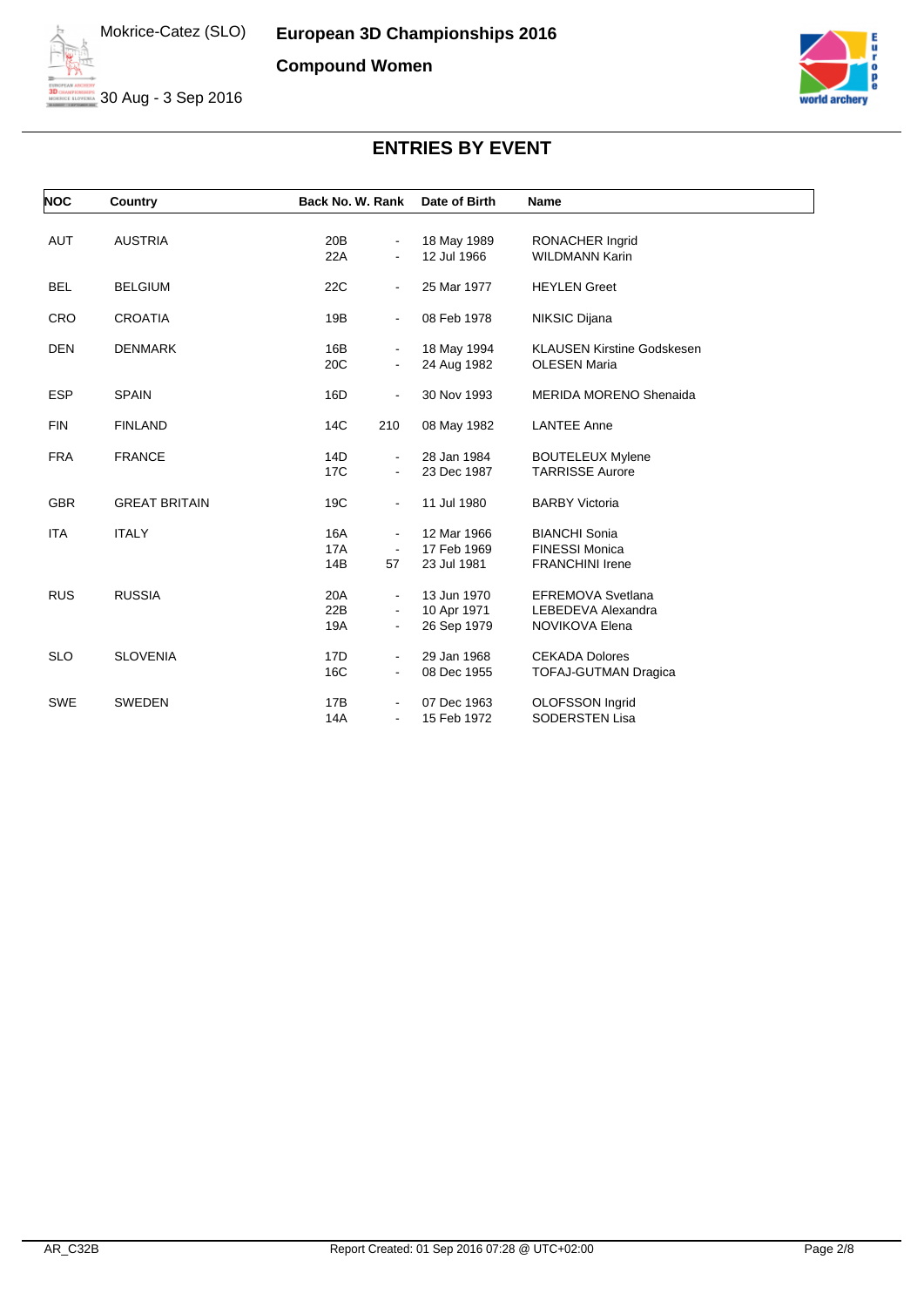

30 Aug - 3 Sep 2016



| <b>NOC</b> | Country               | Back No. W. Rank      | Date of Birth | Name                          |
|------------|-----------------------|-----------------------|---------------|-------------------------------|
|            |                       |                       |               |                               |
| AUT        | AUSTRIA               | 20A<br>$\blacksquare$ | 03 Dec 1964   | <b>EHRENREITER Josef</b>      |
|            |                       | 18D<br>$\blacksquare$ | 09 Jan 1968   | <b>MACHEINER Christian</b>    |
|            |                       | 15C<br>$\blacksquare$ | 02 May 1970   | STEINWENDER Alois             |
| BEL        | <b>BELGIUM</b>        | 23C<br>$\blacksquare$ | 19 Oct 1964   | <b>BUNGENEERS Daniel</b>      |
|            |                       | 18A<br>$\blacksquare$ | 30 Aug 1959   | DELMARCHE Jean-Marc           |
| <b>CRO</b> | <b>CROATIA</b>        | 21A<br>$\blacksquare$ | 23 Sep 1977   | PETRIC Zeljko                 |
|            |                       | 17C<br>$\blacksquare$ | 06 Jul 1966   | POTRKAC Robert                |
| CZE        | <b>CZECH REPUBLIC</b> | 21C<br>$\blacksquare$ | 17 Jan 1963   | <b>JURIK Marian</b>           |
| DEN        | <b>DENMARK</b>        | 19C                   | 17 Nov 1963   | <b>HANSEN Mikael Bo</b>       |
|            |                       | 14D<br>$\blacksquare$ | 27 Mar 1980   | <b>LARSEN Claus</b>           |
|            |                       | 20C<br>$\blacksquare$ | 19 Jan 1981   | LEFÉVRE Thomas                |
| <b>ESP</b> | <b>SPAIN</b>          | 17B<br>$\blacksquare$ | 14 Sep 1976   | ALBORNA Jordi                 |
|            |                       | 14A                   | 03 Apr 1983   | <b>GARCIA FERNANDEZ David</b> |
| <b>FIN</b> | <b>FINLAND</b>        | 15D<br>$\blacksquare$ | 14 Nov 1967   | <b>LESKINEN Timo</b>          |
|            |                       | 22A<br>$\blacksquare$ | 03 Nov 1967   | PARSSINEN Juha                |
|            |                       | 17D<br>$\blacksquare$ | 17 Jan 1967   | ROSENDAHL Juha                |
| FRA        | <b>FRANCE</b>         | 18B<br>$\blacksquare$ | 18 Aug 1975   | DECULTOT Stephane             |
|            |                       | 16D<br>$\blacksquare$ | 21 Dec 1988   | <b>RIBES Loic</b>             |
| <b>GBR</b> | <b>GREAT BRITAIN</b>  | 19B<br>$\blacksquare$ | 09 Apr 1967   | <b>MEEHAN Jason</b>           |
|            |                       | 21B<br>$\blacksquare$ | 02 Oct 1956   | STRACHAN-STEPHENS Adam        |
| <b>HUN</b> | <b>HUNGARY</b>        | 15B<br>$\blacksquare$ | 14 Mar 1962   | <b>MOLNAR Jozsef</b>          |
|            |                       | 16A<br>$\blacksquare$ | 19 Sep 1991   | RABOTKA Gyorgy Viktor         |
|            |                       |                       |               |                               |
| <b>IRL</b> | <b>IRELAND</b>        | 23B                   | 04 Nov 1965   | <b>DEMPSEY Terry</b>          |
|            |                       | 22C<br>$\blacksquare$ | 25 Oct 1969   | <b>TWOMEY Adrian</b>          |
| ITA        | <b>ITALY</b>          | 16B                   | 25 Aug 1999   | <b>ESPOSITO Eric</b>          |
|            |                       | 15A<br>$\blacksquare$ | 12 Aug 1977   | <b>GIANNINI Alessandro</b>    |
|            |                       | 14B<br>$\blacksquare$ | 05 Jun 1996   | <b>NOCETI Alessio</b>         |
| <b>RUS</b> | <b>RUSSIA</b>         | 19A<br>$\blacksquare$ | 06 Apr 1964   | DARKHANOV Valentin            |
|            |                       | 22B                   | 27 Jun 1990   | KALUGIN Viacheslav            |
|            |                       | 23A                   | 20 Jan 1970   | <b>ZINDER Lev</b>             |
| <b>SLO</b> | <b>SLOVENIA</b>       | 20D                   | 26 Apr 1968   | <b>KOSEC Mihael</b>           |
|            |                       | 18C                   | 18 Dec 1987   | ŠTEFAN?I? Gašper              |
|            |                       | 19D<br>$\blacksquare$ | 14 Jul 1971   | ŠTEPIC Brane                  |
| <b>SVK</b> | <b>SLOVAKIA</b>       | 20 <sub>B</sub>       | 17 Jun 1975   | KNIZKA Jan                    |
| <b>SWE</b> | <b>SWEDEN</b>         | 16C                   | 30 Jul 1971   | <b>AXEFLOD Mats</b>           |
|            |                       | 17A                   | 12 Apr 1967   | <b>LINDROT Mikael</b>         |
|            |                       | 14C                   | 27 Nov 1971   | <b>LUNDMARK Fredrik</b>       |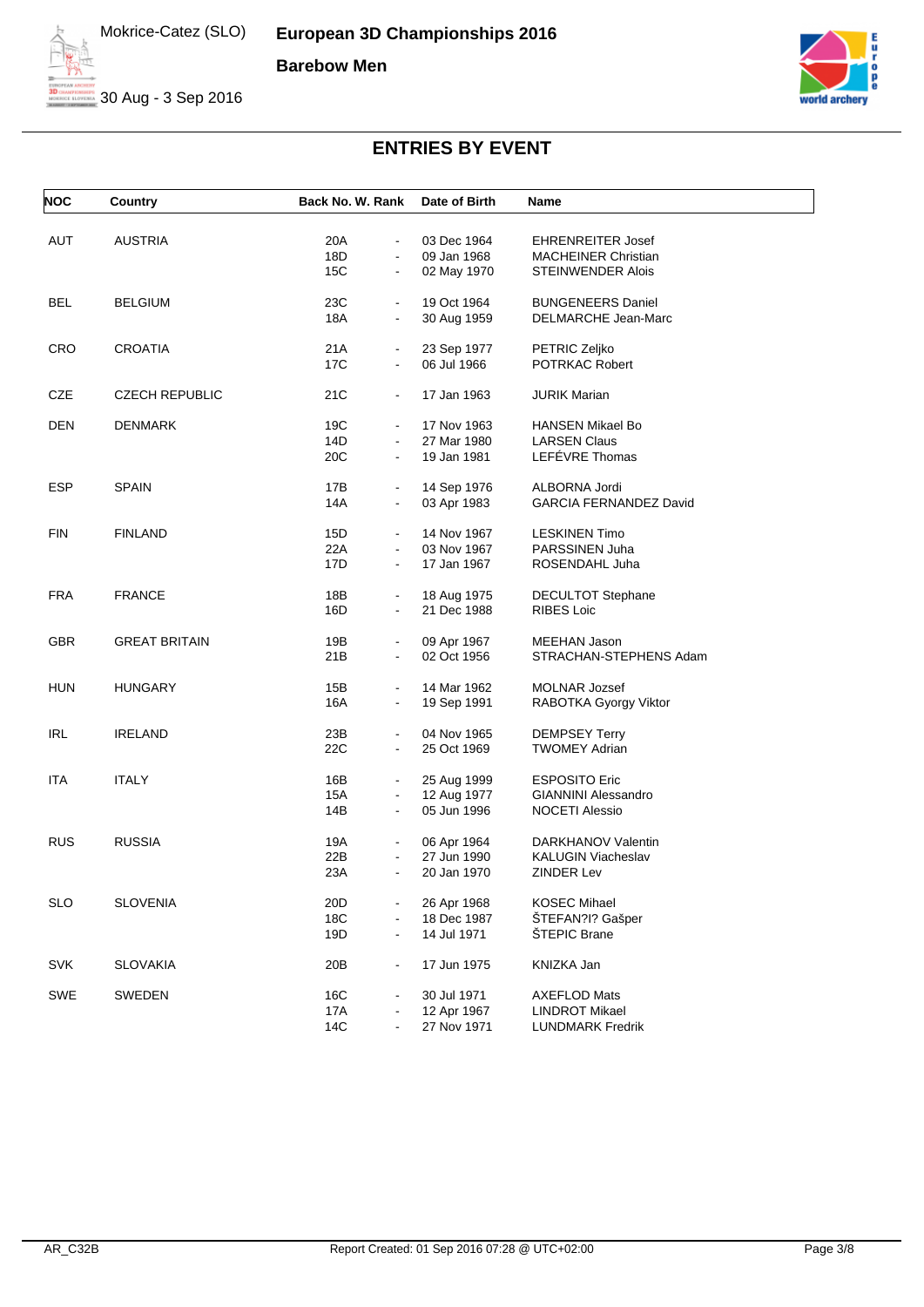

30 Aug - 3 Sep 2016



| <b>NOC</b> | Country              | Back No. W. Rank                               | Date of Birth                             | Name                                                             |
|------------|----------------------|------------------------------------------------|-------------------------------------------|------------------------------------------------------------------|
| <b>AUT</b> | <b>AUSTRIA</b>       | 8C<br>Ξ.                                       | 05 Mar 1986                               | <b>FISCHERLEHNER Helene</b>                                      |
| <b>BEL</b> | <b>BELGIUM</b>       | 11C<br>$\blacksquare$                          | 06 Jan 1989                               | <b>VERSTAPPEN Dorien</b>                                         |
| <b>ESP</b> | <b>SPAIN</b>         | 10B<br>$\frac{1}{2}$                           | 04 Aug 1959                               | <b>MINYANO MIQUEL Rosa</b>                                       |
| <b>FRA</b> | <b>FRANCE</b>        | 12A<br>$\blacksquare$<br>8D                    | 22 Dec 1978<br>10 Jan 1962                | <b>NOREST Elise</b><br><b>PORTE Chantal</b>                      |
| <b>GBR</b> | <b>GREAT BRITAIN</b> | 8B<br>۰                                        | 11 Sep 1997                               | <b>NILSSON Jessica</b>                                           |
|            |                      | 11B                                            | 20 Nov 1994                               | <b>REES Elizabeth</b>                                            |
| <b>HUN</b> | <b>HUNGARY</b>       | 9D<br>۰                                        | 24 Aug 1973                               | RADA Ilona                                                       |
| <b>IRL</b> | <b>IRELAND</b>       | 12B<br>۰.<br>10D                               | 03 Jan 1971<br>16 Jun 1976                | <b>MURRAY Ann Marie</b><br><b>TWOMEY Sarah</b>                   |
| <b>ITA</b> | <b>ITALY</b>         | 10A<br>٠<br>9A<br>8A<br>$\blacksquare$         | 05 Feb 2000<br>10 Nov 1984<br>07 Feb 1992 | <b>NOCETI Sara</b><br>NOZIGLIA Cinzia<br><b>STROBBE Eleonora</b> |
| <b>RUS</b> | <b>RUSSIA</b>        | 11D<br>$\blacksquare$                          | 05 Dec 1990                               | <b>KALUGINA Marija</b>                                           |
|            |                      | 12C<br>$\blacksquare$                          | 10 Oct 1986                               | SAVENKOVA Maria                                                  |
| <b>SLO</b> | <b>SLOVENIA</b>      | 10C<br>$\blacksquare$<br>9C<br>$\blacksquare$  | 17 Feb 1974<br>18 Nov 1983                | <b>GUTMAN Tina</b><br><b>SMRDU Nika</b>                          |
| <b>SWE</b> | <b>SWEDEN</b>        | 9Β<br>$\qquad \qquad \blacksquare$<br>11A<br>٠ | 27 Jun 1966<br>26 Sep 1996                | <b>ASELL Stine</b><br><b>HED Julia</b>                           |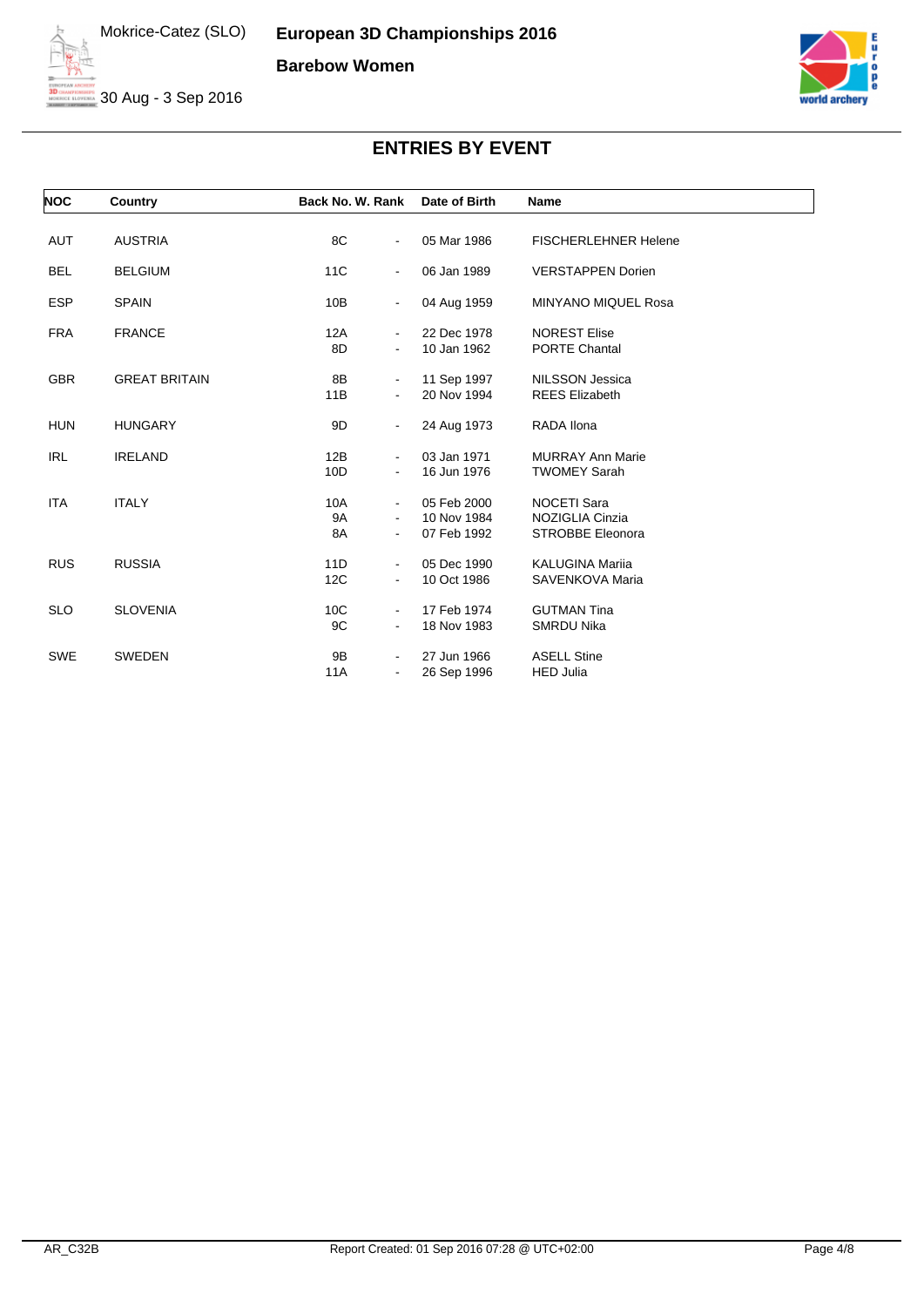

30 Aug - 3 Sep 2016



| <b>NOC</b> | Country               | Back No. W. Rank             | Date of Birth | Name                             |
|------------|-----------------------|------------------------------|---------------|----------------------------------|
|            |                       |                              |               |                                  |
| AUT        | <b>AUSTRIA</b>        | 12A<br>$\blacksquare$        | 20 Jan 1971   | PITSCHMANN Martin                |
|            |                       | <b>11C</b><br>$\blacksquare$ | 19 Sep 1963   | <b>RAINER Kurt</b>               |
| BEL        | BELGIUM               | 14C                          | 10 May 1962   | <b>TYERS Gerald</b>              |
|            |                       | 9Β<br>$\blacksquare$         | 11 Jun 1964   | <b>VERRIER Serge</b>             |
| CZE        | <b>CZECH REPUBLIC</b> | 9A<br>$\blacksquare$         | 06 Feb 1969   | <b>HANUS Tomas</b>               |
| DEN        | DENMARK               | 8D                           | 09 Jun 1969   | JØRGENSEN Martin                 |
|            |                       | 11D                          | 11 Nov 1968   | JØRGENSEN Torben                 |
|            |                       | 14A                          | 07 Mar 1967   | LYSGAARD Jes                     |
| <b>ESP</b> | <b>SPAIN</b>          | 8B<br>$\blacksquare$         | 30 May 1959   | <b>IRIARTE LARUMBE Jose Luis</b> |
| <b>FIN</b> | FINLAND               | 13C                          | 13 Sep 1967   | JALKANEN Pekka                   |
|            |                       | 15C                          | 02 Feb 1968   | TIIHONEN Juha                    |
| <b>FRA</b> | <b>FRANCE</b>         | 10 <sub>C</sub>              | 03 Dec 1960   | <b>CORVINO Serge</b>             |
|            |                       | 11B<br>$\blacksquare$        | 16 Feb 1993   | <b>GARDEUR Robin</b>             |
| <b>GBR</b> | <b>GREAT BRITAIN</b>  | 15B<br>$\blacksquare$        | 07 Jan 1962   | <b>BURKE Steve</b>               |
|            |                       | 12D<br>$\blacksquare$        | 12 Aug 1966   | <b>POWELL Richard</b>            |
| <b>HUN</b> | <b>HUNGARY</b>        | 12B                          | 02 Jun 1976   | <b>MAKAI Robert</b>              |
|            |                       | 10B<br>$\blacksquare$        | 13 Nov 1963   | RABOTKA Gyorgy                   |
| <b>ITA</b> | <b>ITALY</b>          | 8A<br>$\blacksquare$         | 27 Aug 1956   | <b>FALETTI Giuliano</b>          |
|            |                       | 11A                          | 03 Sep 1953   | <b>FORNASIER Danilo</b>          |
|            |                       | 10A<br>$\blacksquare$        | 22 Aug 1960   | PONTREMOLESI Marco               |
| <b>NOR</b> | <b>NORWAY</b>         | 8C                           | 21 May 1958   | <b>ANZJOEN Stein</b>             |
|            |                       | 9C<br>$\blacksquare$         | 28 Dec 1963   | PAHLM Per Ivar                   |
| <b>RUS</b> | RUSSIA                | 13A                          | 11 Apr 1974   | <b>LUNIN lurii</b>               |
|            |                       | 9D<br>$\blacksquare$         | 05 Apr 1983   | PODDEVALIN Mikhail               |
| <b>SLO</b> | SLOVENIA              | 13D<br>$\blacksquare$        | 18 Jul 1969   | <b>GORSIC Karli Andrej</b>       |
|            |                       | 15A<br>$\blacksquare$        | 02 Sep 1941   | <b>OBLAK Franc</b>               |
|            |                       | 14B                          | 29 Nov 1954   | PODGORŠEK Julij                  |
| <b>SVK</b> | <b>SLOVAKIA</b>       | 10D<br>$\blacksquare$        | 23 Apr 1963   | <b>BINDER Dusan</b>              |
| SWE        | SWEDEN                | 12C                          | 08 Aug 1965   | <b>LOVEN Leif</b>                |
|            |                       | 13B                          | 15 Jun 1975   | <b>MORELL Niklas</b>             |
|            |                       |                              |               |                                  |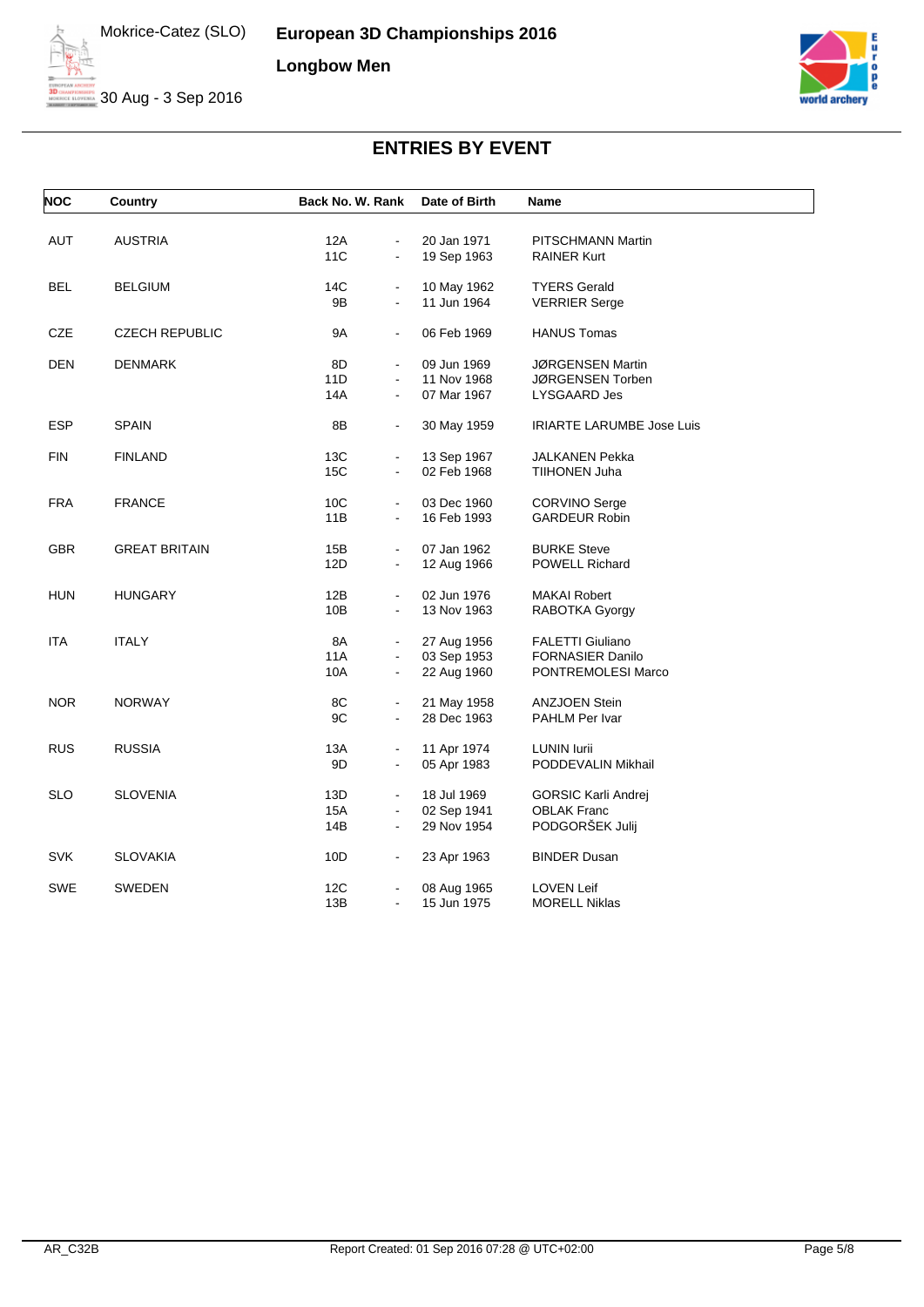**European 3D Championships 2016 Longbow Women**



30 Aug - 3 Sep 2016



| <b>NOC</b> | Country              | Back No. W. Rank                 | Date of Birth | <b>Name</b>                    |
|------------|----------------------|----------------------------------|---------------|--------------------------------|
|            |                      |                                  |               |                                |
| <b>AUT</b> | <b>AUSTRIA</b>       | 2C<br>$\blacksquare$             | 10 Mar 1978   | <b>FRANZ Simone</b>            |
|            |                      | 6B<br>$\blacksquare$             | 27 Jun 1967   | <b>REINALTER Anita</b>         |
| <b>BEL</b> | <b>BELGIUM</b>       | 5B<br>$\blacksquare$             | 23 Jan 1976   | <b>MORTIER Patricia</b>        |
| <b>DEN</b> | <b>DENMARK</b>       | 6C<br>$\blacksquare$             | 04 May 1973   | <b>ERIKSSON Carin Birgitta</b> |
|            |                      | 5A<br>$\blacksquare$             | 17 Mar 1988   | <b>HANSEN Stine</b>            |
|            |                      | 1 <sup>C</sup><br>$\blacksquare$ | 01 Aug 1993   | STRANBERG Augusta              |
| <b>ESP</b> | <b>SPAIN</b>         | 1A<br>$\blacksquare$             | 09 Dec 1971   | <b>GARRIDO LAZARO Encarna</b>  |
| <b>EST</b> | <b>ESTONIA</b>       | 3A<br>$\blacksquare$             | 29 Aug 1965   | <b>KELL Ylle</b>               |
|            |                      | 2A<br>$\blacksquare$             | 19 Sep 1976   | SIRKEL-SUVISTE Inge            |
| <b>FRA</b> | <b>FRANCE</b>        | 3C<br>$\blacksquare$             | 02 Jan 1965   | <b>RAMOS Daniele</b>           |
| <b>GBR</b> | <b>GREAT BRITAIN</b> | 2D<br>$\blacksquare$             | 16 Mar 1963   | <b>SLEIGHT Lesley</b>          |
|            |                      | 1D<br>$\blacksquare$             | 27 Sep 1992   | <b>WILLIAMS Emily</b>          |
| <b>ITA</b> | <b>ITALY</b>         | 1B<br>$\blacksquare$             | 13 Dec 1957   | <b>BARBARO Giulia</b>          |
|            |                      | 2B<br>$\blacksquare$             | 07 May 1964   | SACCHETTI Paola                |
|            |                      | 4A<br>$\blacksquare$             | 09 Jan 1963   | <b>TESIO Marina</b>            |
| <b>RUS</b> | <b>RUSSIA</b>        | 4C<br>$\blacksquare$             | 10 Jul 1980   | SHUICHIKOVA Evgenija           |
| <b>SLO</b> | <b>SLOVENIA</b>      | 6A<br>$\blacksquare$             | 10 Aug 1981   | KONTI? Vita                    |
|            |                      | 3B<br>$\blacksquare$             | 12 Nov 1964   | <b>NATLACEN Vanda</b>          |
|            |                      | 5C<br>$\blacksquare$             | 28 Aug 1971   | <b>NOLIMAL Renata</b>          |
| <b>SWE</b> | <b>SWEDEN</b>        | 3D<br>$\blacksquare$             | 19 Oct 1964   | SAVILUOTO Leena-Kaarina        |
|            |                      | 4B<br>$\blacksquare$             | 23 Jun 1963   | <b>SVARTVIK Monika</b>         |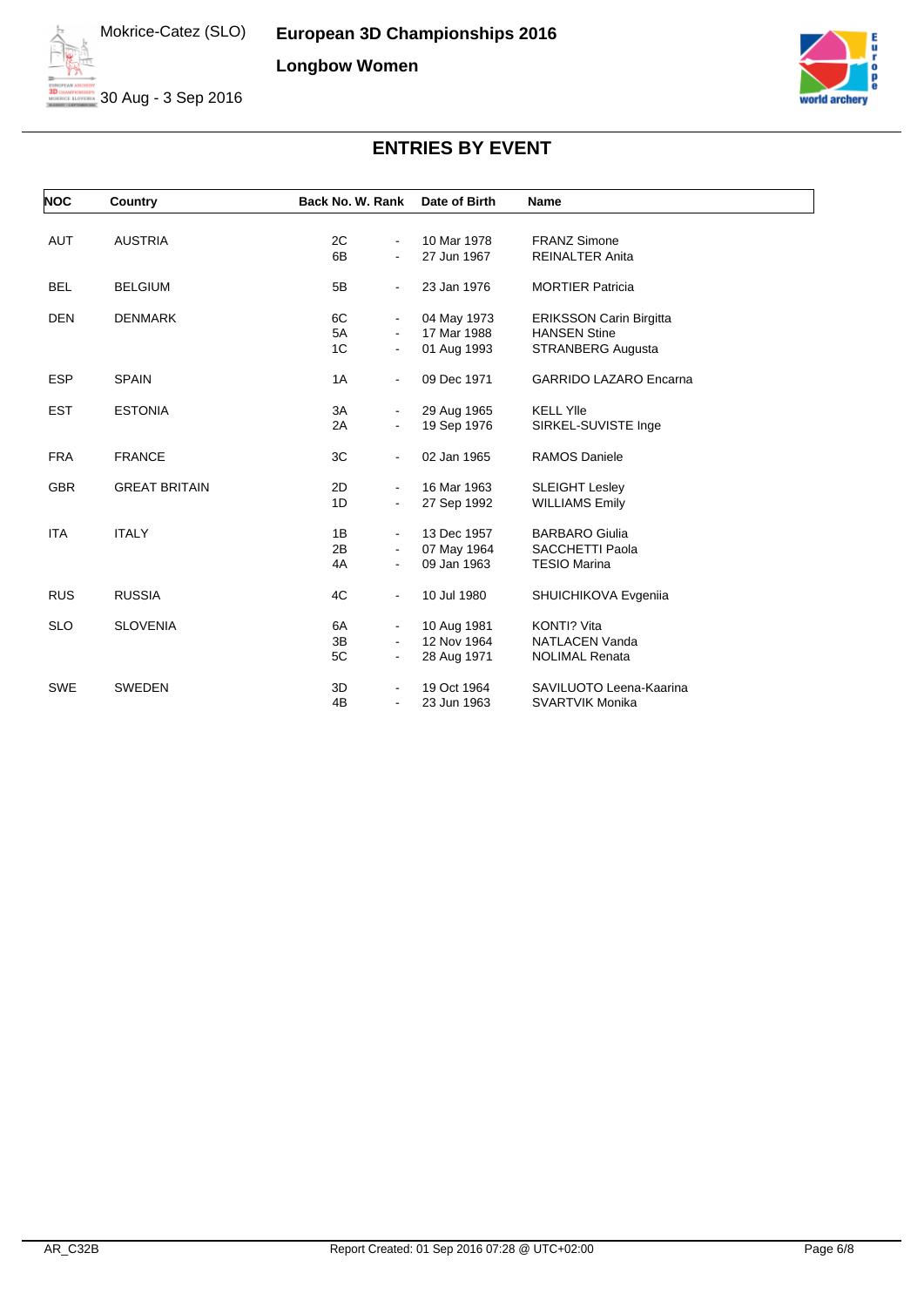

30 Aug - 3 Sep 2016



| <b>NOC</b> | Country               | Back No. W. Rank                 | Date of Birth | <b>Name</b>                 |
|------------|-----------------------|----------------------------------|---------------|-----------------------------|
|            |                       |                                  |               |                             |
| <b>AUT</b> | <b>AUSTRIA</b>        | 3C<br>$\blacksquare$             | 07 Apr 1975   | <b>HOELLWIRTH Andreas</b>   |
|            |                       | 6A<br>$\blacksquare$             | 26 Oct 1973   | <b>SCHWAIGER Michael</b>    |
|            |                       | 4D<br>$\blacksquare$             | 07 Dec 1966   | <b>THURNES Manfred</b>      |
| <b>CZE</b> | <b>CZECH REPUBLIC</b> | 1 <sup>C</sup><br>$\blacksquare$ | 08 Nov 1966   | <b>MADURKAY Petr</b>        |
| <b>DEN</b> | <b>DENMARK</b>        | 4C<br>$\blacksquare$             | 29 Aug 1977   | <b>CHRISTENSEN Zibrandt</b> |
|            |                       | 6C<br>$\blacksquare$             | 25 Apr 1954   | <b>CHRISTIANSEN Bruno</b>   |
|            |                       | 3A<br>$\blacksquare$             | 01 Sep 1967   | <b>CHRISTIANSEN Frank</b>   |
| <b>ESP</b> | <b>SPAIN</b>          | 1D<br>$\blacksquare$             | 27 Jan 1957   | <b>GOMEZ GARATE Juan</b>    |
|            |                       | 5C<br>$\blacksquare$             | 28 Sep 1966   | SANCHEZ Aureliano           |
| <b>FRA</b> | <b>FRANCE</b>         | 6B<br>$\blacksquare$             | 18 Jun 1992   | <b>ADET Steve</b>           |
|            |                       | 2C<br>$\blacksquare$             | 29 Sep 1971   | <b>BRULIN Xavier</b>        |
| <b>HUN</b> | <b>HUNGARY</b>        | 1B<br>$\blacksquare$             | 26 Jun 1966   | <b>MOLNAR Ferenc</b>        |
| <b>ITA</b> | <b>ITALY</b>          | 1A<br>$\blacksquare$             | 15 May 1960   | <b>LAZZARONI Enzo</b>       |
|            |                       | 2A<br>$\blacksquare$             | 17 May 1965   | PITTALUGA Fabio             |
|            |                       | 3D<br>$\blacksquare$             | 04 Nov 1964   | <b>VICINI Davide</b>        |
| <b>NOR</b> | <b>NORWAY</b>         | 3B<br>$\blacksquare$             | 11 Aug 1970   | <b>STOROIEN Bjorn</b>       |
| <b>RUS</b> | <b>RUSSIA</b>         | 2D                               | 20 Feb 1986   | <b>BUDIAK Vitalii</b>       |
|            |                       | 5D<br>$\blacksquare$             | 21 Nov 1958   | <b>KLEIN Vasilii</b>        |
|            |                       | 6D                               | 25 Mar 1969   | ZALIVAKIN Aleksandr         |
| <b>SLO</b> | <b>SLOVENIA</b>       | 4A<br>$\blacksquare$             | 20 Mar 1969   | <b>KANCILJA Toni</b>        |
|            |                       | 5A                               | 29 Jun 1972   | <b>KOCMAN Marjan</b>        |
| <b>SVK</b> | <b>SLOVAKIA</b>       | 4B<br>$\blacksquare$             | 14 Jun 1974   | <b>MALEK Peter</b>          |
| <b>SWE</b> | SWEDEN                | 2B<br>$\blacksquare$             | 07 Sep 1973   | <b>BAGGE Henning</b>        |
|            |                       | 5B<br>$\blacksquare$             | 11 May 1960   | <b>KARLSSON Bo</b>          |